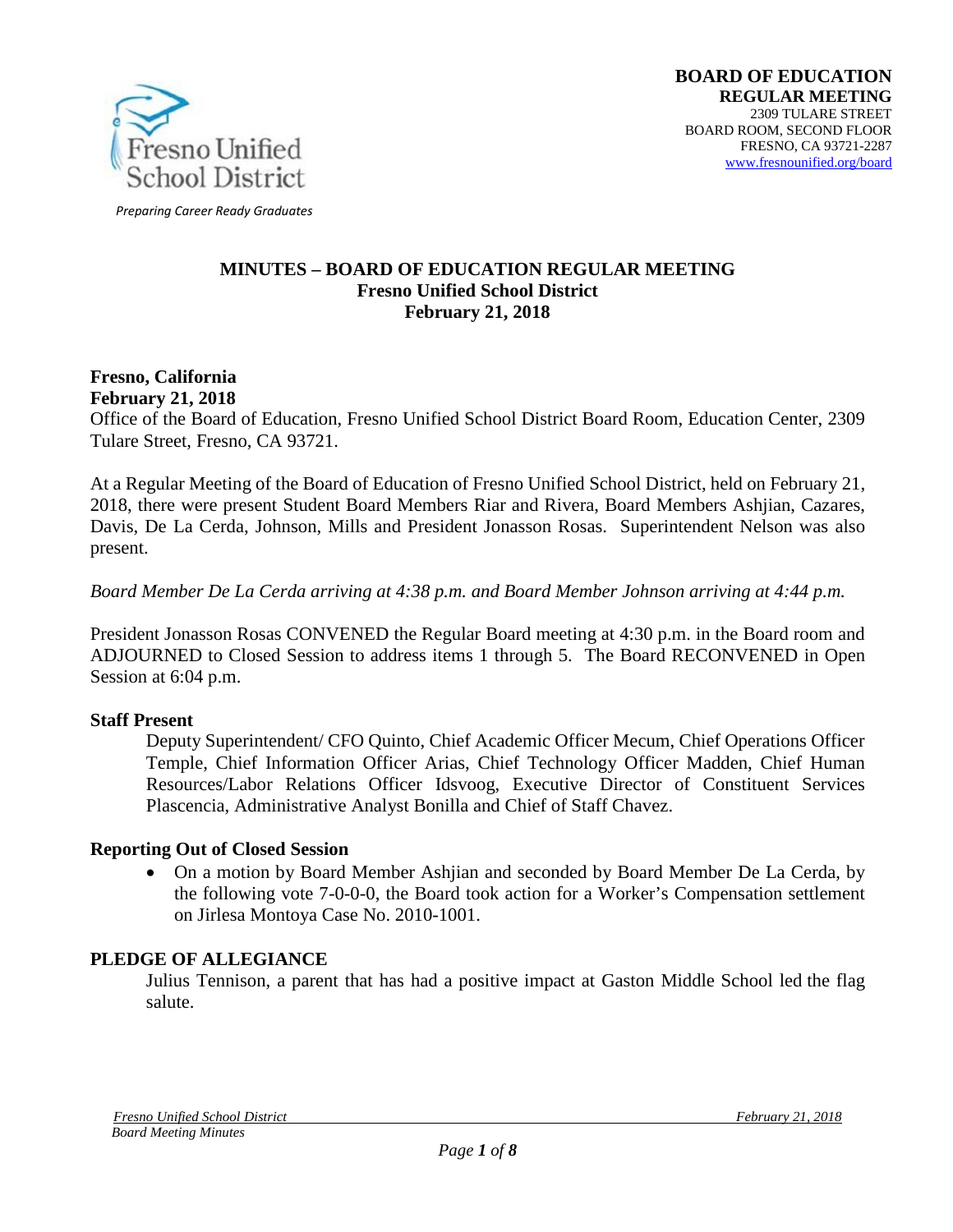## **HEAR Reports from Student Board Representatives**

Students Kathalina Lee, Arianna Del Rel and Mayra Carillo from McLane High School made a presentation to the board. They thanked Trustee De La Cerda and Board Clerk Davis for attending their SAB meeting. The students then shared some recent happenings at McLane including their 2<sup>nd</sup> annual Unity Assembly hosted by McLane's Black Student Union Club. The event included performances, guest speakers and the African American Mobile Museum. The students also recognized student Elijah Neals for finishing  $3<sup>rd</sup>$  in the Division I Valley Championship in Wrestling. He also made McLane history by becoming the only three-time League Wrestling Champion for their school. Neals is ranked  $25<sup>th</sup>$  in the state and will compete in the State Championships this week. Also, both boys' and girls' soccer as well as boys' basketball went to playoffs. McLane is also hosting future Highlanders from Scandinavian and Yosemite middle schools. McLane students are looking forward to their Sadie Hawkins Dance happening next month. Also, students from Scandinavian Middle School shared with the board the activities they enjoy taking part in and their future plans.

## **HEAR Report from Superintendent**

- Thanked Fresno Police Chief Jerry Dyer and the Fresno Police Department for their continued partnership in addressing social media threats. Last week, after the horrific events in Florida, schools across the country experienced copycat threats on social media, including our own Edison and Sunnyside high schools. Local law enforcement worked throughout the night to ultimately determine that the threats were not credible. They also ensured there were additional police officers monitoring our schools. Nelson also encouraged parents to monitor their child's social media activity and report anything suspicious. He also encouraged parents to ensure their child's emergency cards are up-to-date and to sign up for Rapid Alert emergency text messages.
- Congratulated the districts soccer and basketball teams' achievements for making it to the playoffs. #8 Sunnyside defeated #5 Bullard in penalty kicks to advance to the Central Section Division 1 Final against Clovis North. Edison High's girls' soccer team advanced to the Central Section Division II Final against Tulare Western. In basketball, Edison's boys will host Clovis North, Edison will travel to Bakersfield on Thursday and Sunnyside beat Buchanan and will play Clovis West. In boys Division II #8 Roosevelt will travel to #1 SJM, #10 Fresno High beat Independence to play Hanford. In Division II, #7. Nelson congratulated all athletes for their hard work this season.
- The agenda included an item to name Roosevelt High School theater after 1988 alumnus Audra McDonald. Ms. McDonald is a Tony, Grammy, and Emmy Award winning singer and actress. She has enriched the global arts community with her talent and skills and serves as a Broadway icon. Audra McDonald even tweeted about this honor over the weekend. The Roosevelt High School community and the Superintendent are excited and in full support of honoring Ms. McDonald with the Board's approval.
- Applauded the district expanding Dual Immersion programs for next school year. On Monday, February 26, the district will hold a special press conference to share our newest schools in the community, including a new opportunity at Vang Pao Elementary.
- Recognized Darryl Du'Chene, project manager for the Men's and Women's Alliance program. Mr. Du'Chene will be inducted to the "Wall of Honor" at Fresno City College hosted by State Center Community College District and the African American Historical and Cultural Museum.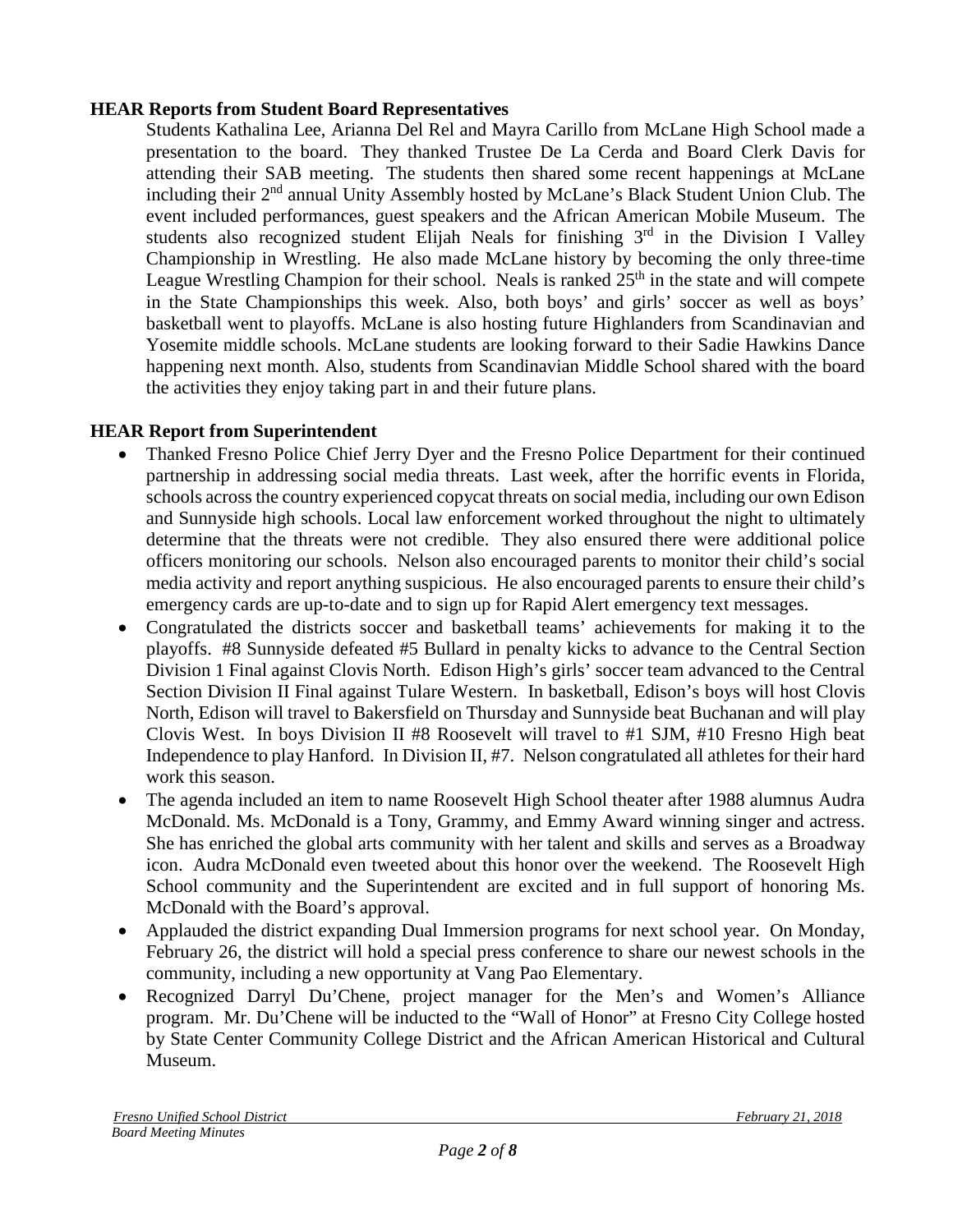• Encouraged the public to provide their input in the naming of the district's new southeast elementary school. The district is accepting suggestions for the naming of this new school located on 5090 E. Church. Fresno Unified is prioritizing Measure X funds to build the new school which is targeted to open in time for the 2020/21 school year. A survey has been created to collect community input and is available on our district website in multiple languages.

# **OPPORTUNITY for Public Comment on Consent Agenda Items**

The following individuals spoke in regards to Agenda Item A-9 – *Approve Roosevelt High School Dedication of the Audra McDonald Theater*,

**Betty Johnson** – spoke on behalf of Frank Johnson, and wanted the board to know that is was Mr. Johnson who suggested the theater to be named after Audra McDonald and formed a committee to spearhead the process.

**Terri Edwards** – read a letter on behalf of Audra McDonald and her father thanking the board for the acknowledgement.

**Anne Gaston** – showed support of the dedication and urged the board to support the Audra McDonald Theater.

On a motion by Member Mills, seconded by Member De La Cerda, the consent agenda, exclusive of agenda items: A-4, A-5, A-9, A-13 and A-14, which were pulled for further discussion, was approved on a roll call vote of 9-0-0-0 as follows: AYES: Student Board Members Riar and Rivera, Board Members: Ashjian, Cazares, Davis, De La Cerda, Johnson, Mills and President Jonasson Rosas.

# **A. CONSENT AGENDA**

# **A-1, APPROVE Personnel List**

**APPROVED as recommended,** the Personnel List, Appendix A, as submitted.

**A-2, ADOPT Findings of Fact and Recommendations of District Administrative Board ADOPTED as recommended,** the Findings of Fact and Recommendations of District Administrative Panels resulting from hearings on expulsion and readmittance cases conducted during the period since the February 7, 2018 Regular Board meeting.

## **A-3, APPROVE Minutes from Prior Meetings**

**APPROVED as recommended,** the draft minutes for the October 23, 2017 Special Meeting and November 8, 2017 Regular Meeting.

## **A-4, APPROVE Renewal Agreement with Medical Eye Services**

**APPROVED as recommended,** a renewal agreement with Medical Eye Services (MES). Medical Eye Services currently provides vision eye care services on behalf of the district's eligible active employees, retirees and their respective dependents. These vision care services are in alignment with the Joint Health Management Board's established goals and responsibilities for providing high quality health care to active employees and retirees.

For the record, there were comments/questions regarding the eye exams/eye glasses that are offered to students for free, which schools will receive the services, and a concern that only some will receive the services when we should be offering to all. CFO/Deputy Superintendent Quinto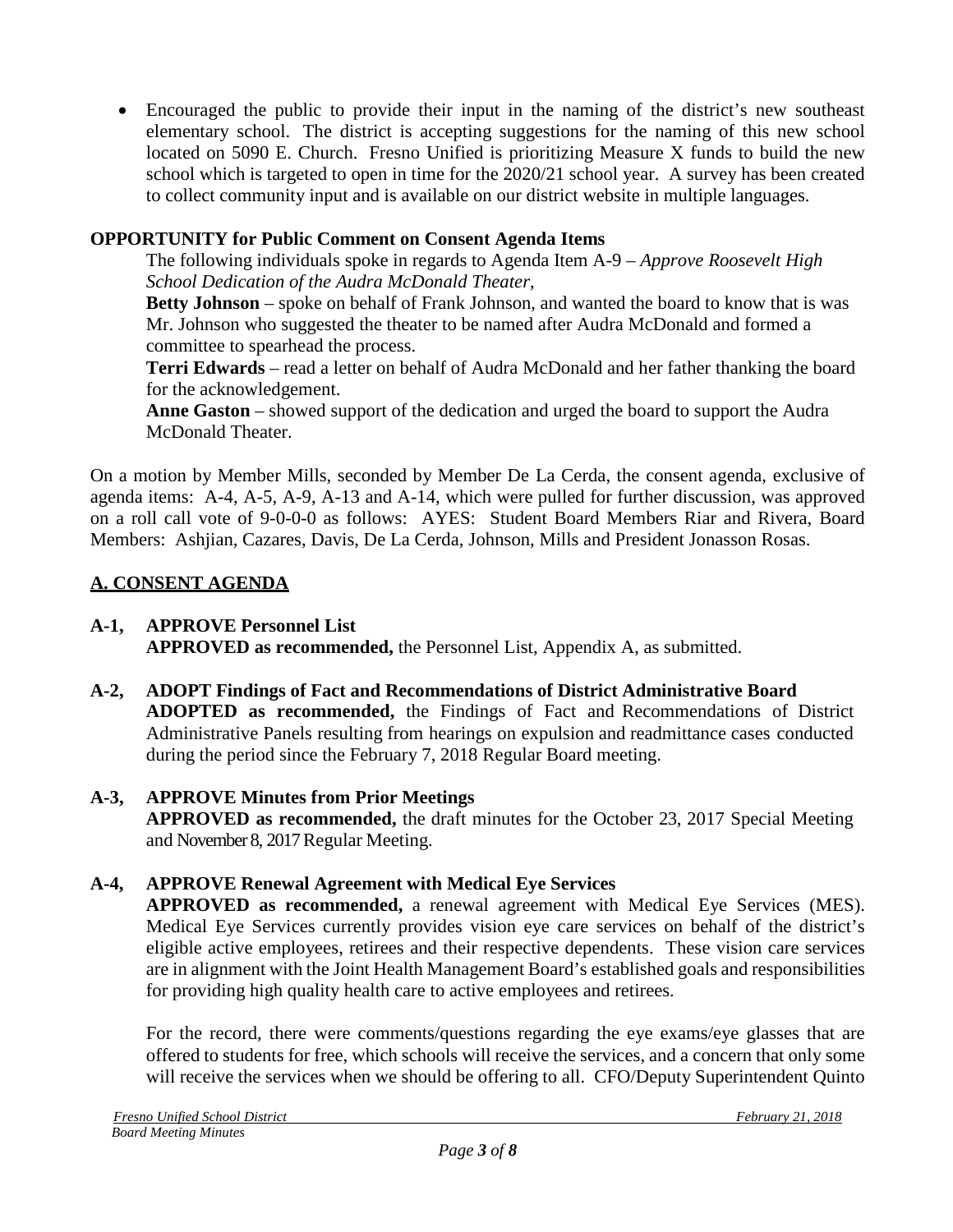and Gail Williams were able to provide clarification. Member Ashjian moved for approval, seconded by Member Mills, which carried a 7-0-0-0 vote. AYES: Board Members: Ashjian, Cazares, Davis, De La Cerda, Johnson, Mills and Board President Jonasson Rosas.

## **A-5, APPROVE Agreement with SMG: Save Mart Center**

**APPROVED as recommended,** an agreement with SMG: Save Mart Center to provide facilities and audio-visual services for graduation ceremonies for six high schools and the African American Senior Recognition Celebration June 3-6, 2018.

For the record, there were comments/questions made regarding the struggle to get the contracts finalized in a timely manner year after year, a request of Superintendent to talk to President Castro to possibly approve the contracts for two years at a time, where did Patiño and Design Science graduate last year and thanked Leslie Loewen for her perseverance. Member Mills moved for approval, seconded by Member Davis, which carried a 7-0-0-0 vote. AYES: Board Members: Ashjian, Cazares, Davis, De La Cerda, Johnson, Mills and Board President Jonasson Rosas.

## **A-6, APPROVE Addendum to Independent Contractor Services Agreement with the Education and Leadership Foundation**

**APPROVED as recommended,** an addendum to an existing agreement with the Education and Leadership Foundation in the amount of \$19,000. This vendor will provide academic support at Baird Middle School for Response to Intervention, English Learners, and Young Men's Alliance students and parents to promote academic achievement and reduce disproportionality. In addition, they will provide translation services for school communications.

## **A-7, APPROVE Award of Bid 18-17 A-E, Installation of Exterior Lighting Upgrades at Various Schools**

**APPROVED as recommended,** Bid 18-17, to install district supplied poles, pole lights, wall packs, soffits, flood lights, and bullhorns to improve safety at 24 schools by upgrading exterior lighting for playgrounds, parking lots, and walkways. Schools in the project are: Addams, Anthony, Ayer, Bakman, Bethune, Cambridge, Chavez Adult School, Del Mar, DeWolf, Eaton, Ewing, Forkner, Fremont, J.E. Young, Lawless, McCardle, Olmos, Powers-Ginsburg, Roeding, Thomas, Viking, Webster, Wilson, and Yokomi.

## **A-8, APPROVE Award of Bid 18-18, Sunnyside High School Irrigation Booster Pump for Landscaped Areas and Turf**

**APPROVED as recommended,** Bid 18-18, for purchase of an irrigation booster pump for Sunnyside High School. Installation of the pump will be bid separately. The well previously used for irrigation at Sunnyside has failed. With water provided by the City of Fresno, the new booster pump will provide site irrigation with increased water pressure, for improved results and water use efficiency.

Staff recommended award to the lowest responsive, responsible bidder:

SiteOne Landscape Supply (Fresno, California) \$112,293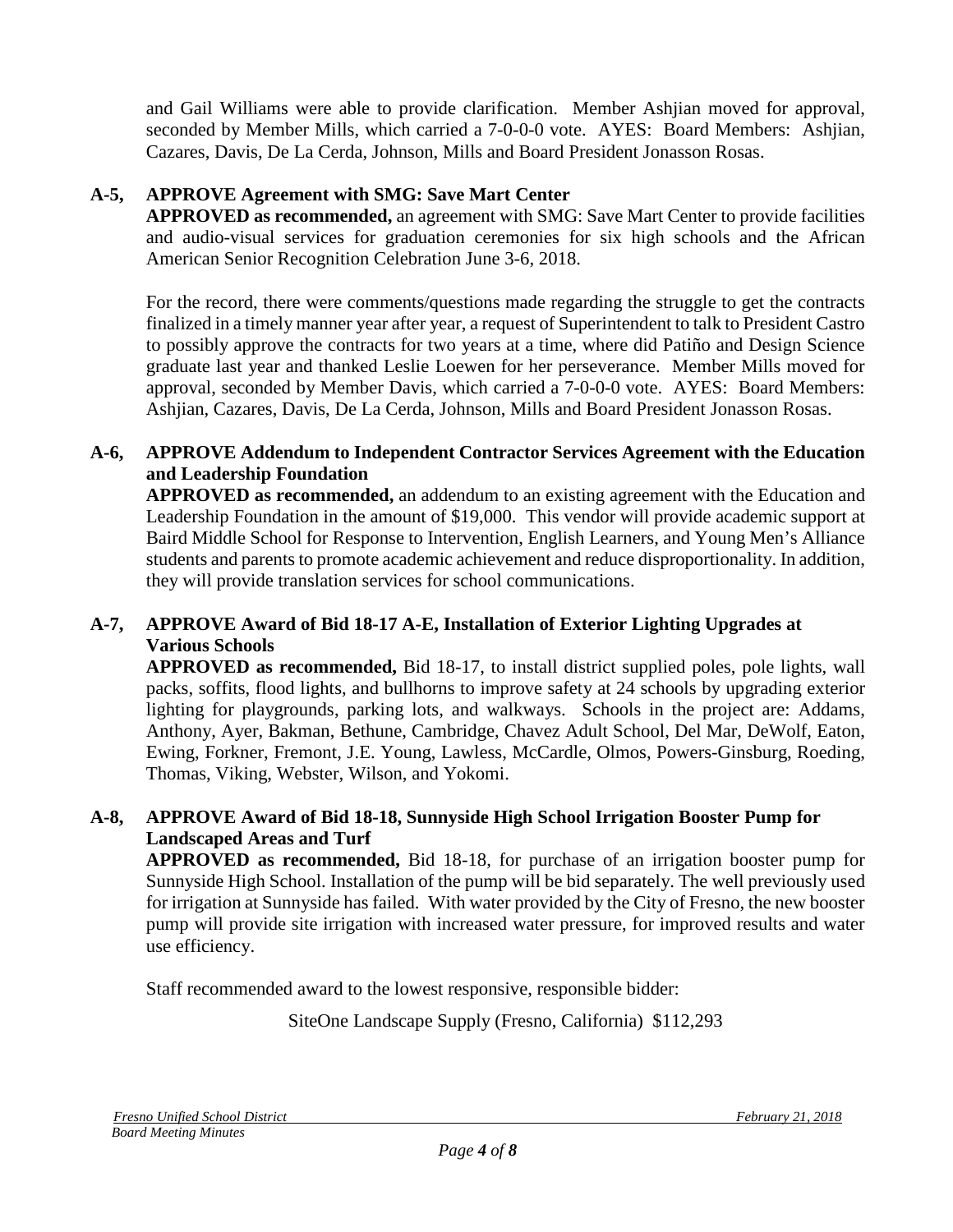## **A-9, APPROVE Roosevelt High School Dedication of the Audra McDonald Theater**

**APPROVED as recommended,** a request to dedicate the Roosevelt High School theater, in the auditorium after 1988 alum, Audra McDonald. Ms. McDonald attended Roosevelt School of the Arts and was a member of Fresno's Good Company Players. After high school graduation, she went on to attend Julliard School. As a singer and actress, she has won Six Tony Awards, two Grammy Awards and an Emmy Award. Roosevelt High School graduate Audra McDonald has made a monumental contribution to the global arts community.

For the record, there were comments thanking Board Member Johnson for suggesting the naming after Audra McDonald, about the exciting opportunity to dedicate a theater from a local talent, and someone who our students can relate to and aspire to be and someone who is a good role model. Member Jonasson Rosas moved for approval, seconded by Member Davis, which carried a 7-0-0-0 vote. AYES: Board Members: Ashjian, Cazares, Davis, De La Cerda, Johnson, Mills and Board President Jonasson Rosas.

## **A-10, APPROVE Agreement for California State University, Fresno**

**APPROVED as recommended,** a partnership agreement for California State University of Fresno (Fresno State) to receive \$192,225 through a \$500,000 grant awarded to Fresno Unified School District from the College Futures Foundation (CFF). This grant partnership was approved by the Board of Education at the October 28, 2015 meeting.

## **A-11, APPROVE Agreement for State Center Community College District – Fresno City College**

**Agenda Item was pulled by staff. No Action was taken on this Item.** Approval is requested for a partnership agreement for State Center Community College District – Fresno City College to receive \$192,800 through a \$500,000 grant awarded to Fresno Unified School District from the College Futures Foundation (CFF). This grant partnership was approved by the Board of Education at the October 28, 2015 meeting.

## **A-12, APPROVE Proposed Revisions for Board Policy (BP) 0410**

**APPROVED as recommended,** revisions for Board Policy (BP) 0410 which meet the legal mandates recommended by the California Department of Education:

• BP 0410 Nondiscrimination In District Programs And Activities: Revisions include updated titles and telephone numbers.

#### **A-13, RATIFY Change Orders for the Projects Listed Below RATIFIED as recommended,** Change Orders for the following projects.

- Bid 16-31, Turner Elementary School New Classroom and Administration Buildings Change Order 4: \$75,540
- Bid 17-14, Fresno High School Royce Hall Acoustical Improvements and Remodel Change Order 1: \$29,410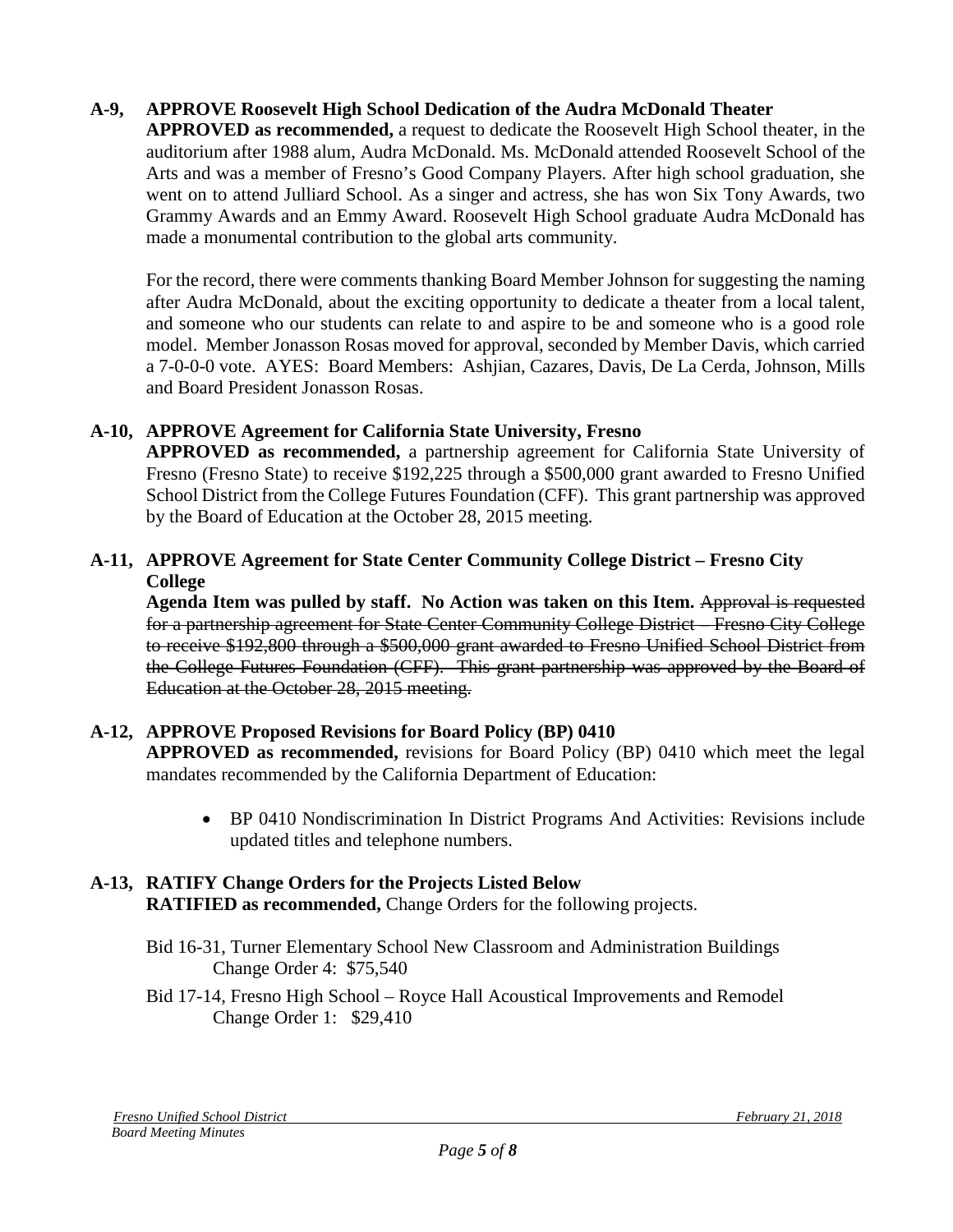Prior to the vote Board Member Ashjian made the following statement:

*"Included in item A-13 are change orders for Davis Moreno Construction (Bid Numbers 17-14). I have done business with David Moreno in my private capacity on other projects not involving Fresno Unified beginning at least five years prior to my election to this Board. I did not participate in making this contract. Because of my relationship with Davis Moreno, I have a remote financial interest in this contract. Therefore, I am abstaining from this vote pursuant to Board Bylaw 9270."*

For the record, there were comments/questions regarding concerns in removing the brick wall for a cement finish at Turner Elementary. William Belanger was able to provide clarification. Member Davis moved for approval, seconded by Member Mills, which carried a 6-0-1-0 vote. AYES: Board Members: Cazares, Davis, De La Cerda, Johnson, Mills and Board President Jonasson Rosas. ABSTENTIONS: Board Member Ashjian.

## **A-14, RATIFY Purchase Orders from December 1, 2017 through December 31, 2017, and Zero Dollar Contracts**

**RATIFIED as recommended,** purchase orders issued from December 1, 2017 through December 31, 2017. Also a list of zero dollar contracts that specify terms but where no funds will be exchanged between Fresno Unified and other entities.

Prior to the vote Board Member Ashjian made the following statement:

*"Included in item A-14 are purchase orders for Davis-Moreno Construction (purchase order numbers 460506 & 460495), Expo Party Rental & Sales (purchase order number 503267), Expo Audio Visual (purchase order number 503455), Mark Wilson Construction (purchase order number 504027), and Todd Companies (purchase order number 503868).*

*I have done business with Davis Moreno, Expo Party Rentals, Expo Audio Visual, Mark Wilson Construction, and Todd Companies in my private capacity on other projects not involving Fresno Unified beginning at least five years prior to my election to this Board. I did not participate in making these contracts. Because of my relationship with these companies, I have a remote financial interest in these contracts. Therefore, I am abstaining from this vote pursuant to Board Bylaw 9270."*

Board President Jonasson Rosas also made a statement prior to the vote:

*"Fresno EOC is the vendor for purchase order numbers 503586 as stated in item A-14. I am employed by Fresno EOC, which is a nonprofit corporation. I did not participate in making this contract. Because of my employment with Fresno EOC, I have a remote financial interest in this contract.*

*Consistent with prior recusals relating to Fresno EOC, I am abstaining from this vote pursuant to Board Bylaw 9270.*

For the record, there were no comments/questions. Member Davis moved for approval, seconded by Member Cazares, which carried a 5-0-2-0 vote. AYES: Board Members: Cazares, Davis, De La Cerda, Johnson, and Mills. ABSTENTIONS: Board Member Ashjian and Board President Jonasson Rosas.

## **END OF CONSENT AGENDA**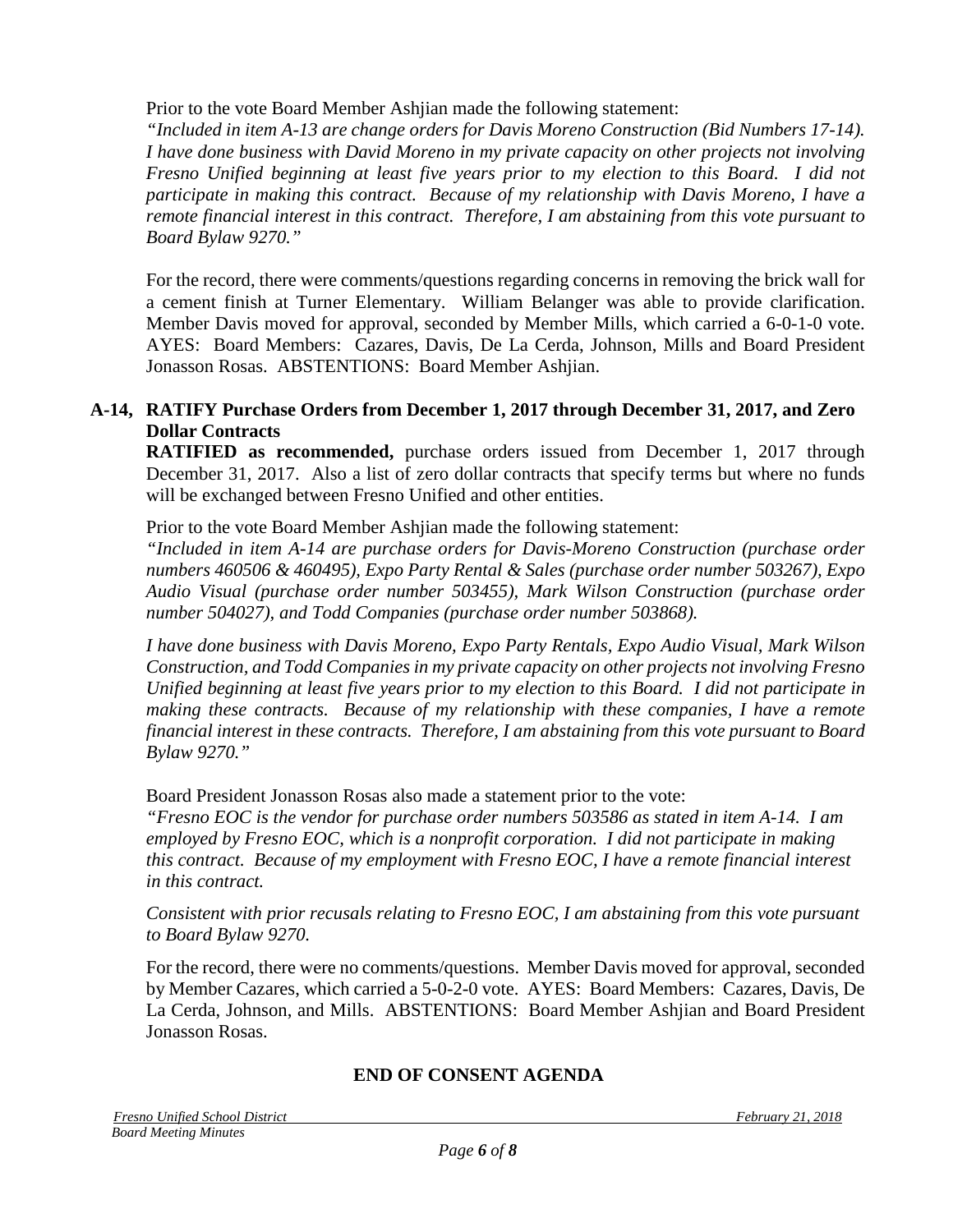# **UNSCHEDULED ORAL COMMUNICATIONS**

**Cindy Piombino** – Shared concerns regarding safety on school campuses. Asked what are we going to do in the district to protect the students, teachers, staff and visitors. Our children deserve to feel safe. **Bishop Westbrooks** – Shared his experience in attending the First Black College Expo at Fresno High School. Was encouraged and excited to see juniors and seniors meeting one-on-one with many historically black colleges and universities. Many received acceptances and scholarships. Thanked the Board the Superintendent for putting forth this event.

# **B. CONFERENCE/DISCUSSION AGENDA**

#### **Agenda Item B-15, Opportunity for Public Disclosure and Ratification of the 2016 - 2019 Negotiated Collective Bargaining Agreement between Fresno Unified School District and Fresno Teachers Association – Building Trades Professionals**

Contract negotiations between the District and Fresno Teachers Association – Building Trades Professionals for the 2016 – 2019 contract. Negotiations began in June 2016. After twenty-two (22) sessions and two (2) mediation sessions, the Parties' have reached a Tentative Agreement and wish to ratify.

Presentation by Chief of Labor Relations Paul Idsvoog

An opportunity was provided to hear questions/concerns from members of the Board and staff was available to respond.

For the record, there were no comments/questions. Member Mills moved for ratification, seconded by Member De La Cerda, which carried a 6-0-0-1 vote. AYES: Board Members: Ashjian, Cazares, Davis, De La Cerda, Mills and Board President Jonasson Rosas. ABSENT: Board Member Johnson absent for the vote.

## **Agenda Item B-16**, **Opportunity for Public Disclosure and Ratification of the 2017-2018 reopener Negotiated Collective Bargaining Agreement between Fresno Unified School District and California School Employees Association and its Fresno Chapter 125 White Collar (CSEA)**

In accordance with Government Code 3547.5 all major provisions of collective bargaining agreements are to be presented at a public meeting of the public school employer before the employer enters into written agreement with an exclusive representative.

## Presentation by Chief of Labor Relations Paul Idsvoog

An opportunity was provided to hear questions/concerns from members of the Board and staff was available to respond.

For the record, there were no comments/questions. Member Mills moved for Agenda Item B-16 *Opportunity for Public Disclosure and Ratification of the 2017-2018 reopener Negotiated Collective Bargaining Agreement between Fresno Unified School District and California School Employees Association and its Fresno Chapter 125 White Collar (CSEA)* to be moved to the next agenda*,* seconded by Member Ashjian, which carried a 6-0-0-1 vote. AYES: Board Members: Ashjian, Cazares, Davis, De La Cerda, Mills and Board President Jonasson Rosas. ABSENT: Board Member Johnson absent for the vote.